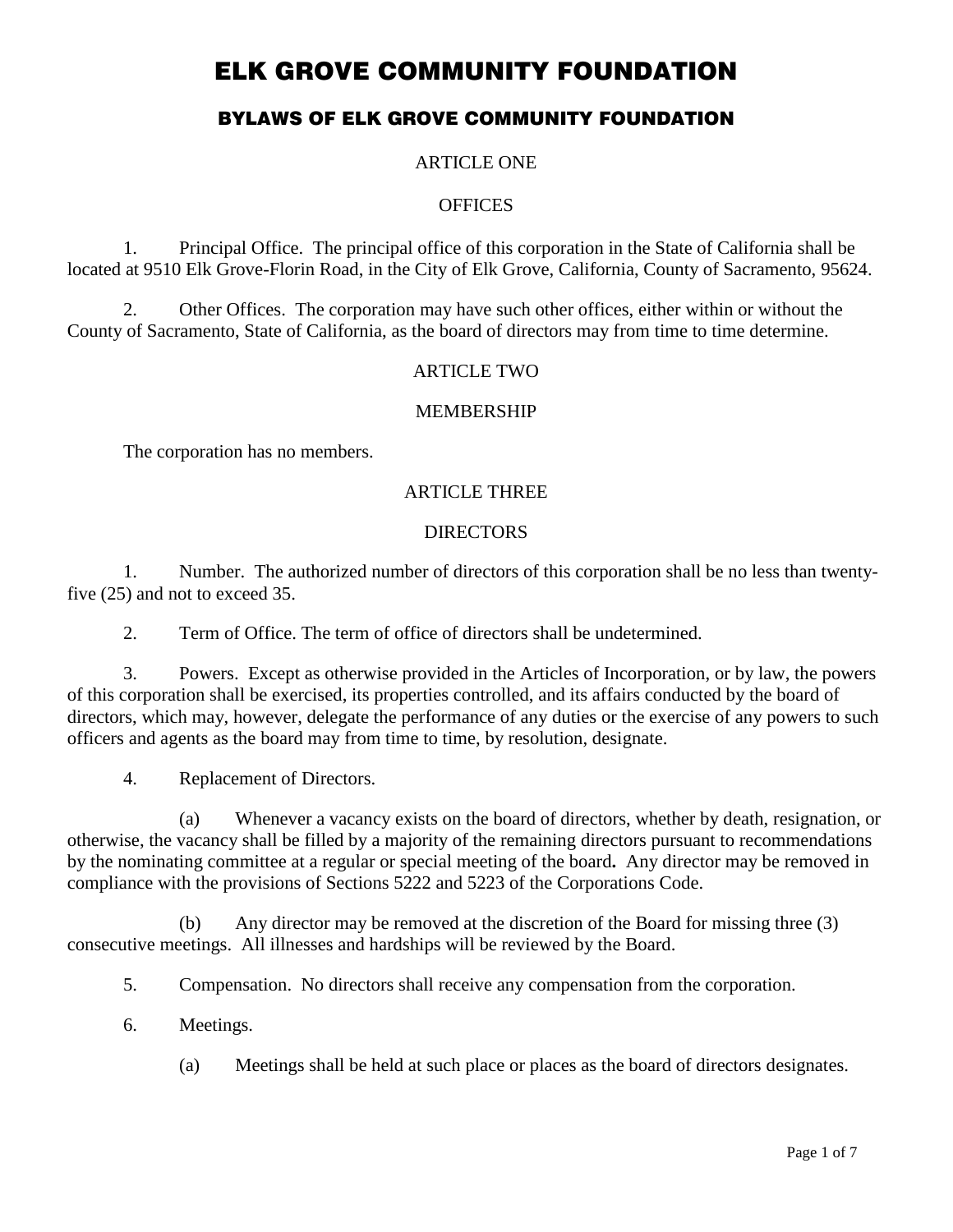# **BYLAWS OF ELK GROVE COMMUNITY FOUNDATION**

(b) Regular meetings shall be held at least quarterly as noticed by the board of directors and committee meetings held regularly to achieve the goals of each committee, scheduled by the committee chair.

(c) The president may, as is deemed necessary and appropriate, and the secretary shall, if so requested in writing by one member of the board of directors, call a special meeting of the board. In such event, ten days written notice to each director shall be deemed sufficient.

(d) Except as may otherwise be provided in these Bylaws, or in the Articles of Incorporation of this corporation, or by law, the act of a majority of directors present at any meeting at which a quorum is present shall be the act of the board of directors.

(e) All meetings of the board of directors shall be governed by Robert's Rules of Order, including such revisions thereof as may from time to time be published, except to the extent such rules are inconsistent with these Bylaws, with the Articles of Incorporation of this corporation, or with applicable law.

7. Action by Board-Quorum**.** A quorum shall consist of one-third (1/3) of the number of Board of Directors seated without regard to vacancies.

8. Action Without Meeting. In case of emergency, action without a meeting can be made by the majority of the executive committee. Ratification will be made at the next Board meeting.

Liability of Directors. The directors of this corporation shall not be personally liable for its debts, liabilities, or other obligations.

10. Honorary Directors – The Directors can appoint non-voting Honorary Directors to be recognized at special events to be determined annually.

## ARTICLE FOUR

#### **OFFICERS**

1. Officers. The officers of the corporation shall be a president, three vice-presidents, a secretary, a treasurer and such other officers as may be elected in accordance with the provisions of this article. The board of directors may elect or appoint such other officers, including one or more recorders, and one or more bookkeepers, as it shall be deemed necessary, such officers to have the authority and perform the duties prescribed, from time to time, by the board of directors. Any two or more offices may be held by the same person, except the offices of president and secretary and president and treasurer.

2. Election and Term of Office. The officers of this corporation shall be proposed by the nominating committee and elected annually by the board of directors at the regular annual meeting of the board of directors held in September of each year. New offices may be created and filled at any meeting of the board. Term of office shall run from January 1 – December 31.

3. Removal. Any officer elected or appointed by the board of directors may be removed by the board of directors whenever in its judgment the interests of the corporation would be thereby best served.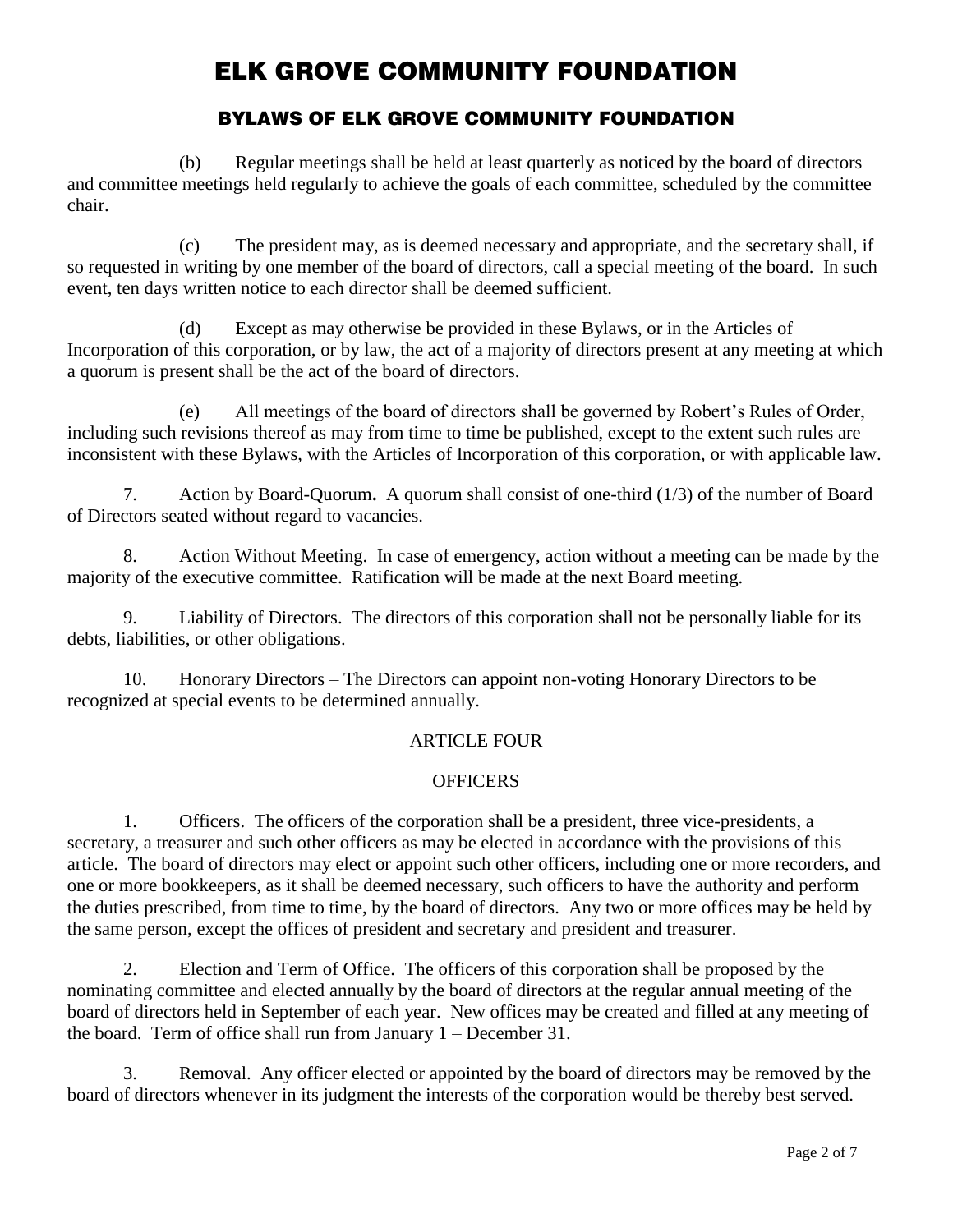# **BYLAWS OF ELK GROVE COMMUNITY FOUNDATION**

4. Vacancies. A vacancy in any office, whether due to death, resignation, removal, disqualification, or otherwise, will be proposed by the nominating committee and approved by the board of directors.

5. The president shall be the chief executive officer of the corporation, and shall exercise general supervision and control over all activities of the corporation. The president shall preside at all meetings of the directors. He or she may sign, with the secretary or other officer duly authorized by the board of directors, any deeds, mortgages, bonds, contracts, or other instruments the execution of which has been authorized by the board of directors, except in cases where the signing and execution thereof shall have been expressly delegated by the board of directors, by these bylaws, or by law to some other officer or agent of the corporation; and in general shall perform all duties relevant to the office of president and such other duties as may be prescribed by the board of directors.

6. Vice-Presidents. There will be three Vice-Presidents – Executive Vice President of Finance, Vice President of Development, and Vice President of Scholarships. In the absence of the president or in the event of the president's inability or refusal to act, the Executive Vice-President shall perform the duties of the president, and when so acting, shall have all the powers of, and be subject to all the restrictions upon the president. Any vice-president shall perform such additional duties as may from time to time be assigned by the president or by the board of directors.

7. Treasurer. The treasurer shall be the chief financial officer and, if so required by the board of trustees, shall give a bond for the faithful discharge of duties in such sum and with such surety or sureties as the board of trustees may deem appropriate. The treasurer shall oversee the handling of all funds and securities of the corporation.

8. Secretary. The secretary shall keep the minutes of meetings of the board of directors, in one or more books provided for that purpose; see that all notices are duly given in accordance with these Bylaws or as required by law; be custodian of the corporate records; keep a membership book containing the names and addresses of all directors of the corporation, and with respect to any director which have been terminated, record that fact together with the date of termination; exhibit to any director of the corporation, or to any agent of such director, or to any person or agency authorized by law to inspect them, at all reasonable times and on demand, these Bylaws, the Articles of Incorporation, the minutes of any meeting, and the other records of the corporation. The secretary shall send an acknowledgement to all donors for all donations given to the Elk Grove Community Foundation.

9. Bookkeeper and Recorder. The bookkeeper and recorder, in general, shall perform such duties as may be assigned to them by the board of directors, the president, the treasurer or the secretary of the corporation.

## ARTICLE FIVE

## SERVICE CLUB REPRESENTATIVES

1. Service Clubs approved by the Elk Grove Regional Scholarship Foundation Board of Directors can send a representative as a non-voting member. The term of office of a community service representative shall be undetermined.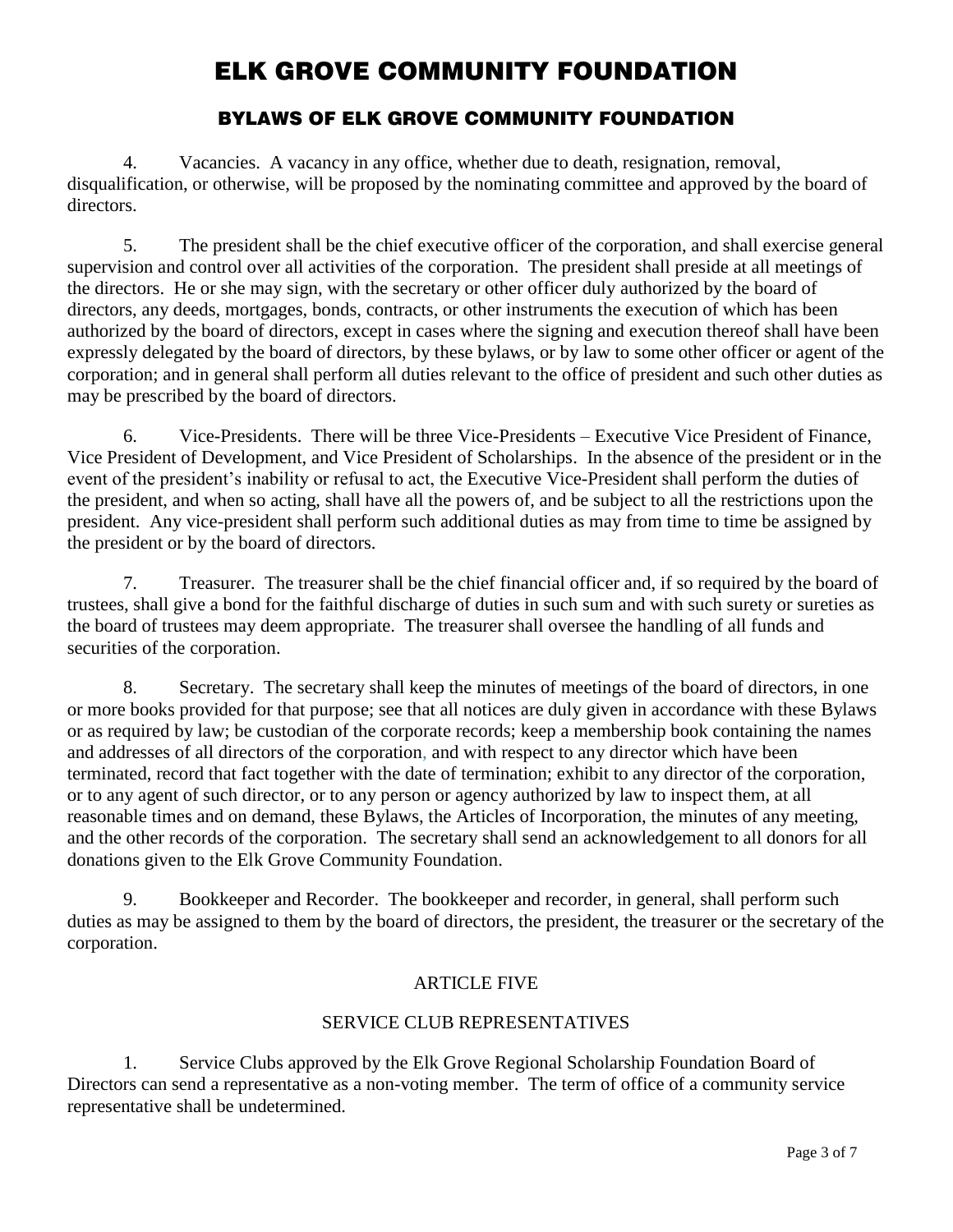# **BYLAWS OF ELK GROVE COMMUNITY FOUNDATION**

## **COMMITTEES**

1. Executive Committees. The Executive Committee will be made up of the President, three Vice-Presidents (Executive Vice President of Finance, Vice President of Development, Vice President of Scholarships), Chair of Fundraising Committee, one member at large. By majority vote of the directors in office, the board of directors may, by resolution duly adopted, establish a committee, which shall consist of two or more directors, which committee, to the extent provided by such resolution, shall have and exercise the authority of the board of directors in the management of the corporation. However, the designation of such committee and delegation of authority thereto shall not operate to relieve the board of directors, or any director individually, of any responsibility imposed either by these Bylaws or by law.

2. Standing Committee. The number of standing committees shall be established by the Elk Grove Community Foundation. The Standing Committees are:

- Finance Committee
- Fundraising Committee
- Nomination Committee
- Development Committee
- Scholarship Committee

3. Other Committees. Other committees not having and exercising the managerial authority of the board of directors, may be established by resolution duly adopted by majority vote of the board of directors. Any committee member may be removed by the person or persons authorized to appoint that committee member, whenever in the judgment of such person or persons the interests of the corporation would best be served by such removal.

4. Vacancies. Vacancies on any committee shall be filled by self-selection. All Board members are required to be on one of the four (4) standing committees.

5. Quorum. Unless otherwise provided in a committee's establishing resolution, a majority of the whole committee shall constitute a quorum, and the act of a majority of members present at a meeting at which a quorum is present shall be an act of the committee.

6. Rules. Each committee may adopt such rules and regulations for its meetings and the conduct of its activities as it may deem appropriate. However such rules and regulations must be consistent with these Bylaws, and regular minutes of all proceedings must be kept.

Each committee may convene sub-committees that are either adhoc or "standing" in nature. All committees and sub-committees are subordinate to and accountable to the Board of the EGCF.

- A. Finance Committee
	- The first responsibility of the finance committee is to oversee accounting and auditing functions for all EGCF holdings.
	- The Finance Committee develops an annual budget to present to the Board for review and approval.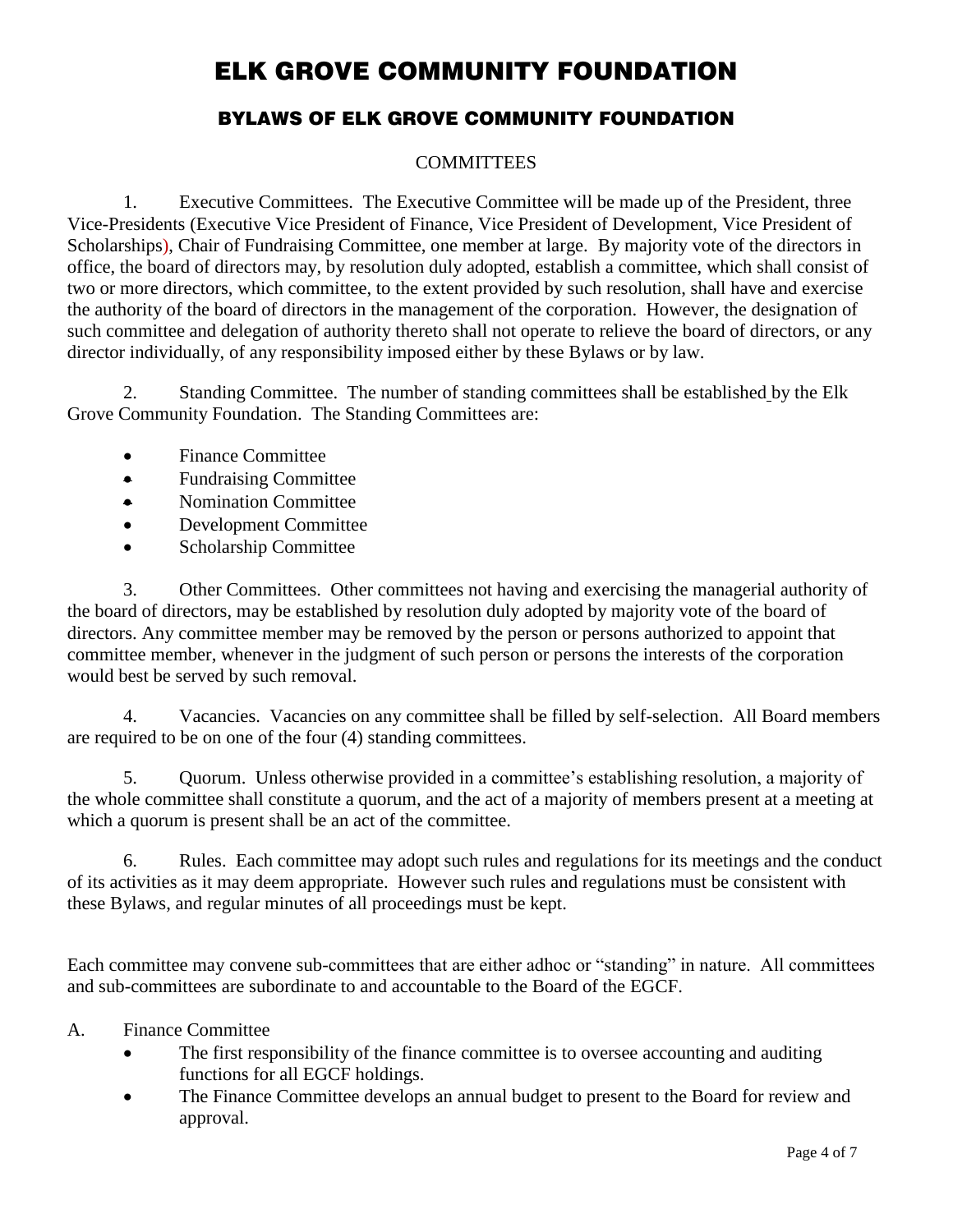# **BYLAWS OF ELK GROVE COMMUNITY FOUNDATION**

- The committee recommends to the Board procedures and policies related to accounting and finance.
- The committee is charged with building a reserve with the goal of funding all operational expenses from the interest generated by the reserve. (This could be an endowment, but doesn't necessarily have to be.)
- The committee will oversee payroll functions.
- The committee works closely with the Fundraising Committee in communicating and planning for the financial needs of the Foundation.
- The Committee oversees financial reports pertinent to the organization.
- The committee prepares and executes correspondence relevant to the functions of committee tasks.
- At the June meeting, the committee recommends scholarship payouts for the following year.
- **B.** Fundraising Committee
	- The Fundraising Committee facilitates the planning and organization of all fundraising events.
	- Seek grants
	- Obtain sponsorships from businesses, service organizations, and individuals in the community.
	- Raise a portion of funds for operational costs and to build a reserve.
	- Prepare correspondence relevant to the functions of committee tasks.
- C. Nomination Committee
	- Seek the most able leadership available from the business and public sectors.
	- Develop a matrix of criteria for selection of new board members.
	- Solicit the very best talent for the Board.
	- Revise committee structure to reflect the work of the organization and add community members to committees as appropriate to carry out the tasks.
	- Prepare correspondence relevant to the functions of committee tasks
- D. Development Committee
	- The committee plans the amount of operational funds needed to hire and sustain the professional staff that support the work of the Foundation.
	- Promote community awareness of the Foundation
	- Promotes growing of scholarship endowments and obtaining new ones
	- Commit to raising the skills of all board members in fundraising through professional training.
	- Seek other opportunities for board development, e.g. Association of Fundraising Professional annual day-long seminar at CSUS and National Philanthropy Day, and budget for these costs.
	- Investigate the opportunity to plan annual board retreat (more often as needed) for purposes of orientation of (new) board members, team-building among board, program development ideas, extended prioritization and planning.
	- Prepare correspondence relevant to the functions of committee tasks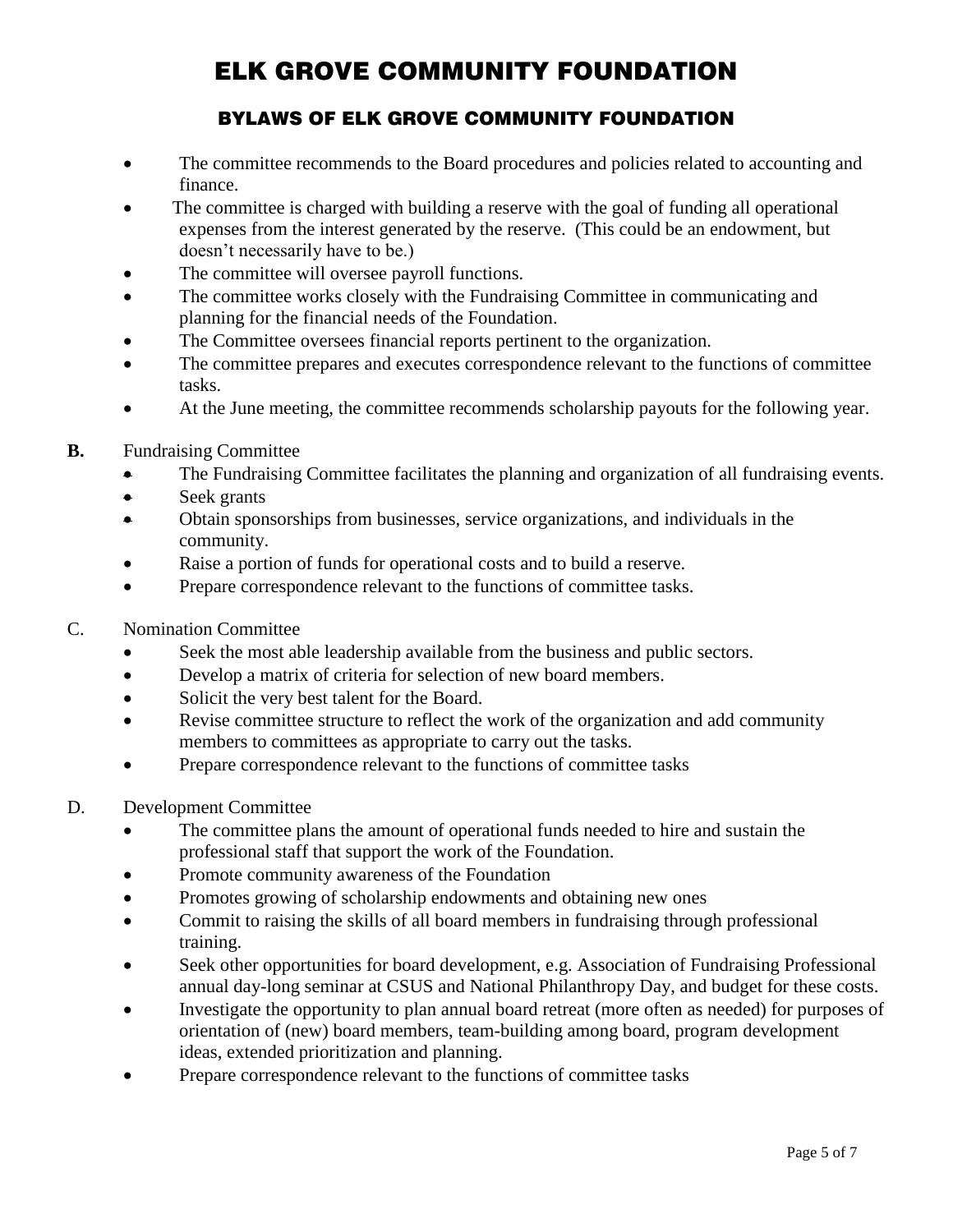# **BYLAWS OF ELK GROVE COMMUNITY FOUNDATION**

### E. Scholarship Committee

- Interface with all four subcommittees, the Board, donors, the other standing committees, and all others involved in developing and maintaining the website and data base.
- Facilitation of all student applications until final recipients are awarded a scholarship. Coordinate with "Spotlight on Scholarships" event.

## ARTICLE SIX

### CONTRACTS, CHECKS, DEPOSIT, AND FUNDS

1. Contracts. The board of directors may, by resolution duly adopted, authorize any officer or officers, agent or agents of the corporation, in addition to the officers so authorized by these Bylaws, to enter into any contract or to execute and deliver any instrument in the name of and on behalf of the corporation. Such authority may be general, or confined to specific instances.

2. Gifts and Contributions. The board of directors may accept on behalf of the corporation any contribution, gift, bequest, or devise of any property whatsoever, for the general and special charitable purposes of the corporation.

3. Deposits. All funds of the corporation shall be deposited in a timely and prudent manner to the credit of the corporation in such banks, trust companies, or other depositories as the board of directors may select.

4. Checks, Drafts, Orders for Payment. All checks, drafts, or orders for payment of money, notes, or other evidences of indebtedness issued in the name of the corporation shall be signed by such officer or officers, agent or agents of the corporation and in such manner as the board of directors shall from time to time by resolution determine.

- 5. Third Party Fundraising Contributions
- Will accept contributions to the EGCF from the net proceeds of a fundraising event held by a 3<sup>rd</sup> party.
- If a party uses EGCF as a  $501(c)3$ , this requires pre-approval of EGCF as to any wording using EGCF name and tax ID number.
- EGCF has the right to refuse association without disclosed cause.

#### ARTICLE SEVEN

#### **MISCELLANEOUS**

1. Books and Records. The corporation shall prepare and maintain correct and complete books and records of account and shall also keep the minutes of the meetings of the board of directors, and committees, and shall keep the books and records. All books and records of the corporation may be